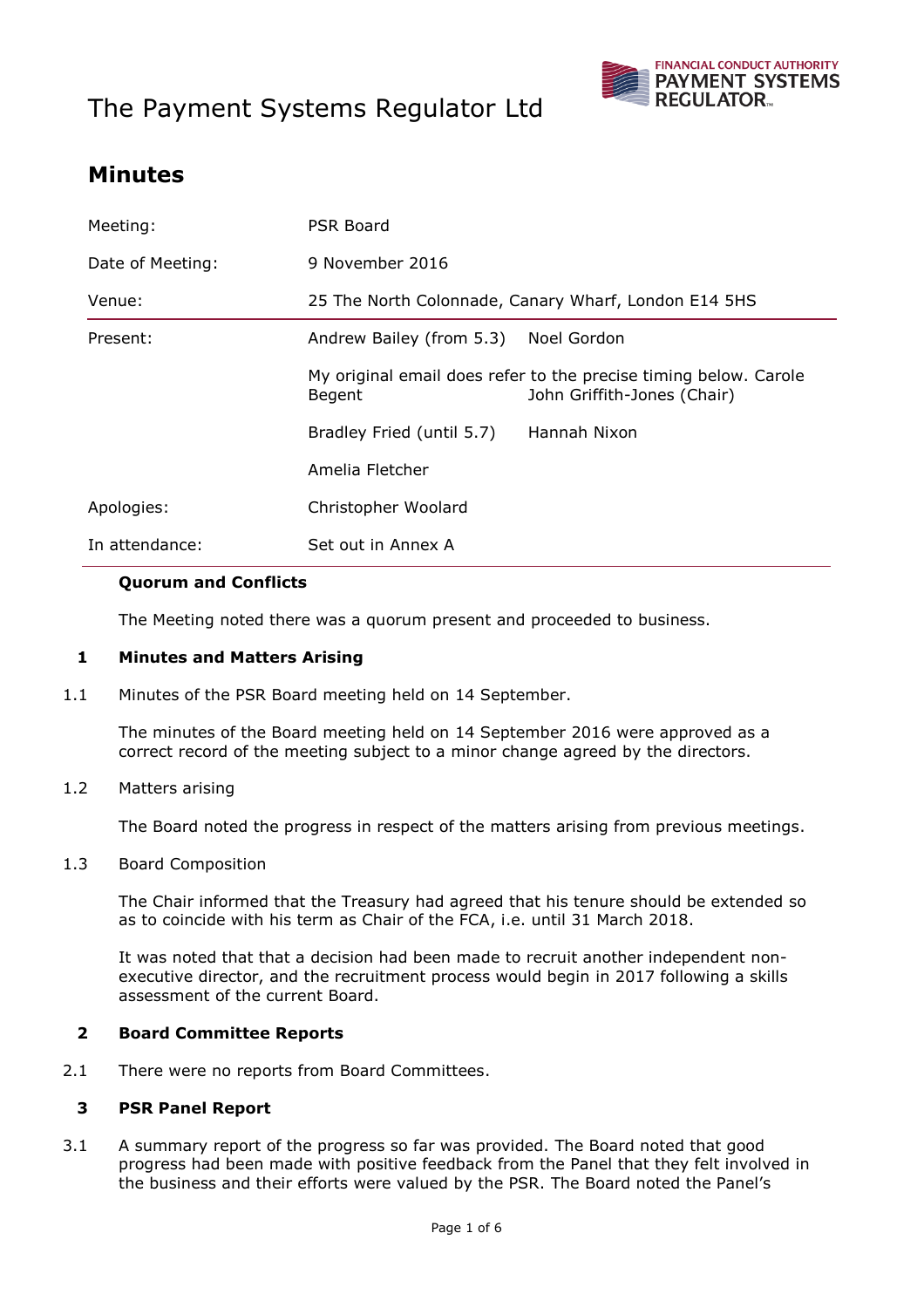comments in relation to PSR Stakeholder Survey and Consumer Research and that a more in-depth review of the feedback would be provided in the next Managing Director's report.

## **4 Report from the Managing Director**

- 4.1 The Board received and discussed the report from the Managing Director**.**
	- There had recently been good engagement with a range of key stakeholders including the Economic Secretary to the Treasury. A clear and consistent message had been that the PSR was having a positive impact on its regulatory space and it was hoped that the momentum would continue.
	- An update was provided on the meetings held by the PSR Managing Director and Chair with the CEOs of retail banks regarding the work of the PSR. The general message was one of support and approval, and a recognition that a lot more work needed to be done on the detail. Some concerns were raised with respect to interaction with the ring-fencing project, but most agreed that the onus was on the banks to work through timing and synergies. The Board discussed the possible impact of the project on the PSR, including the changes to sort codes that the project would entail.
	- The Board was provided with an update of the current status of the People Programme.
	- The PSF was to publish its final strategy on the 29 November. It was noted that the strategy was in line with the draft published in July, although in some areas more details had been added. It was further noted that the PSF had agreed on the key aspects of the New Payments Architecture (NPA) although the method of delivery was still to be decided.
	- A number of "Thought Leadership" discussion lunches on competition vs. collaboration, and innovation had been held with positive results. Participants had included representatives of industry, businesses, academia, and policy makers. The aim had been to stimulate thinking and debate.
	- The Mastercard/VocaLink merger had been referred to the Competition and Markets Authority (CMA). The CMA's Phase 1 consultation in October had elicited a large number of responses which could mean a more detailed Phase 2 investigation with a decision not likely until June 2017.
	- The Board noted that improving the Governance of Current Account Switching Service (CASS) was one of the remedies identified in the CMA's Retail Banking Market Investigation. Work was being done with the CMA and Treasury to enable effective monitoring and oversight of CASS performance by the PSR, against CASS's undertakings to the CMA and the Key Performance indicators agreed with HMT.

### **5 Specific items of business**

5.1 Payments Strategy Forum (PSF) – Payment Systems Operator Consolidation and the New Payments Architecture.

The Board considered the issues around Payment Systems Operator (PSO) consolidation, as well as the New Payments Architecture (NPA) vision, including the options for the size and structure of any central infrastructure, e.g. a fully distributed model or a model with some centralised infrastructure. The Board discussed the different possible degrees of infrastructure centralisation ("thick" or "thin" model) and the risks around a monopolistic provider in the centre, as well as the scope for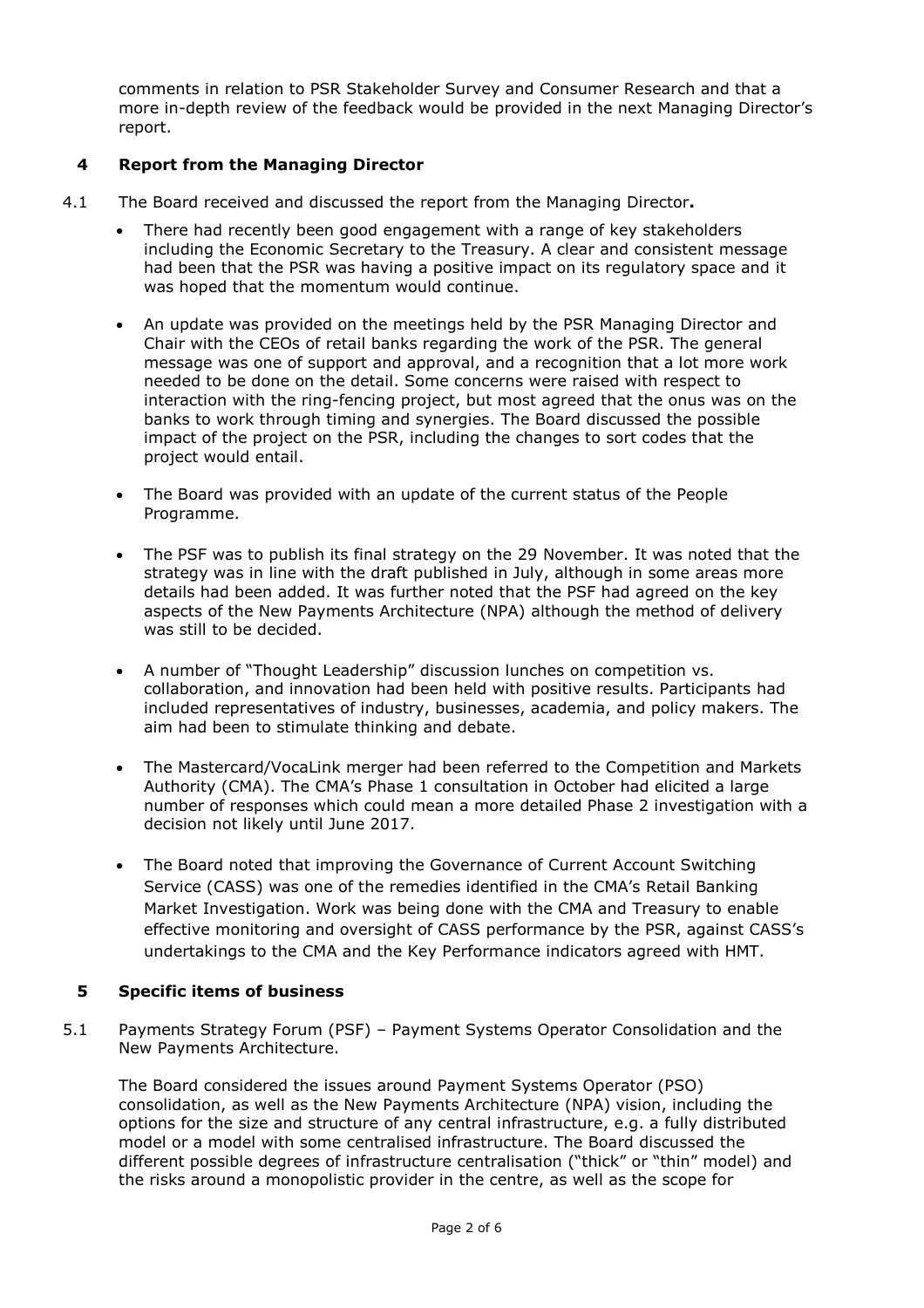competition for overlay services such as direct debit. The Board discussed the potential impact of each option on competition, innovation, and services users. The Board also noted the interaction with the proposed remedies for the Infrastructure Market Review

The Board was advised that the PSF's stakeholder consultation on PSO consolidation had indicated widespread support for the proposed consolidation, including from small 'challenger' banks and fintechs.

The Board noted that a PSO Delivery Group, comprising a representative range of stakeholders and an independent Chair, would develop recommendations on the design of the PSO consolidation and an implementation plan. The PSR (through a co-ordination group with the Bank of England) would have regular engagement with the PSO Delivery Group to ensure that the consolidated PSO's operating principles and objectives were aligned to the PSR's regulatory objectives.

The Board agreed in principle to support the PSO consolidation subject to the final consolidation proposals being effectively designed and implemented to deliver the benefits identified (including those resulting from the NPA), and not being inconsistent with competition law, and the PSR objectives.

5.2 Payments Strategy Forum (PSF) – the proposed process

The Board discussed the proposed process for the PSF, and requested that the PSR Executive ensure that the directors are kept informed of any signs of emerging problems as soon as they are detected.

5.3 PSR draft annual plan and budget and follow up from the Board away day

The Board reviewed a paper identifying the key themes and priorities that will form the basis of the PSR's annual plan and budget for 2017/18.

It was noted that a draft Annual Plan and Budget 2017/2018 would be submitted to the January 2017 Board meeting for formal approval followed by final sign-off in March 2017.

5.4 Infrastructure Market Review – remedies consultation sign off

The Board considered the consultation on the Infrastructure Market Review (IMR) remedies. The Board noted that the consultation comprised two remedies: Competitive Procurement (for BACS, Faster Payments System (FPS), and LINK) and Messaging Standards (for BACS and FPS) (IMR Remedies). It also included further analysis on the ownership of VocaLink and the proposed MasterCard/VocaLink merger. The Board noted that together these aimed to promote effective market competition in the provision of central infrastructure services.

The Board considered the consultation and discussed the merits of the measures proposed and their potential impact on competition.

In relation to Messaging Standards, the Board considered what the impetus would be for all Payment System Providers (PSP) to adopt ISO20022 as the common messaging standard, and noted that there would not be any regulatory or mandatory requirement. It was envisaged that all PSPs would have to move to a common messaging standard to enable full functionality, which would likely only happen if required by the PSF, or otherwise. It was also noted that the Bank of England would be adopting ISO20022 for its Real Time Gross Settlement system (RTGS), the next generation, which could be a further encouragement for PSPs to move to this.

The Board noted that the Bank would remain in close contact with PSR and the PSF on both the RTGS and NPA projects to manage risks, including in relation to design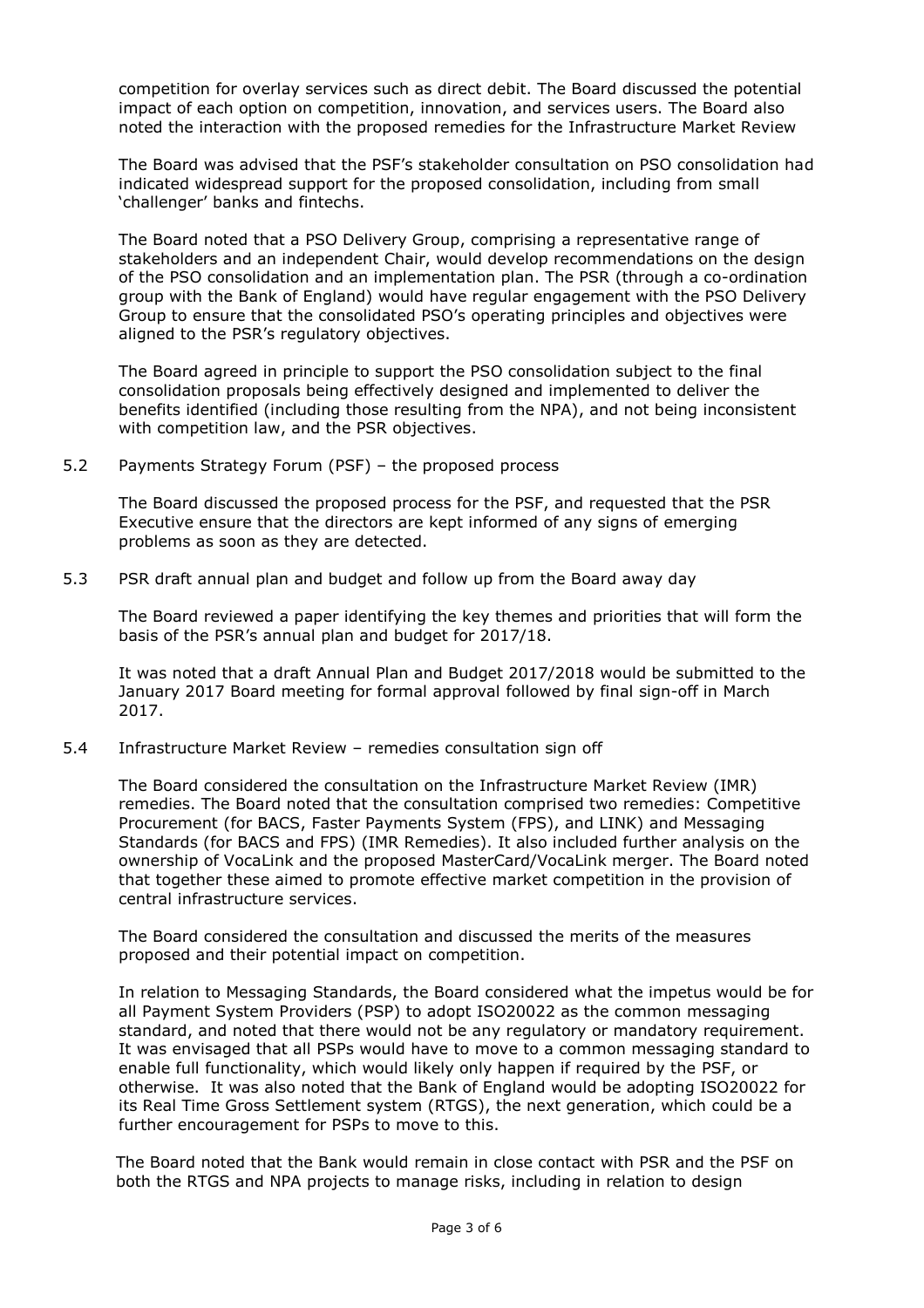competitive tendering, transition, and settlement methodology and options. The Bank stressed the importance of ensuring that any new retail payments infrastructure could continue to settle effectively in central bank money. Given that the Bank's own systems were shortly to be rebuilt a lot of work would have to be done in a short time for the NPA to interact with the Bank effectively.

Following due consideration, the Board approved the:

- a) remedies consultation, and
- b) delegated authority to Paul Smith to sign-off the final draft of the Consultation Paper including any changes discussed at this meeting.
- 5.5 Discussion of risks and review of operation of the  $1<sup>st</sup>$  and  $2<sup>nd</sup>$  line of defence

The Board noted and discussed the risks outlined in the Strategic Risk Register including the risk appetites, and the operation of PSR's  $1<sup>st</sup>$  and  $2<sup>nd</sup>$  lines of defence. The following points were noted:

- Management of innovation risks had progressed well with positive feedback from PSF and stakeholders.
- The Board was concerned with and queried how PSR managed cyber risks to payment systems and its operational structure. Ms Nixon explained that a report on Cyber Security, robustness, and effectiveness of checks and balances had been produced in the past in conjunction with the Bank and FCA, and agreed to provide an updated report to the January 2017 Board meeting.
- The Board discussed the potentials risks relating to the PSF and PSO consolidation and requested that a risk dashboard together with a project plan outline is provided at the January 2017 Board meeting.
- 5.6 Senior Managers Regime responsibility for risk oversight in the PSR

The Board was requested to consider and if thought fit, approve the appointment of Louise Buckley as the named person responsible for the provision of PSR risk and compliance oversight for the purposes of the Senior Management Regime (SMR) which had been adopted by the PSR.

Following due consideration, the Board approved the appointment subject to:

- a) Ms Buckley having a dotted reporting line to the PSR Chair to raise issues and concerns;
- b) The Chair's right to consult and raise any concerns with Barbara Frohn, Fod Barnes and Magnus Falk;
- c) Fod Barnes continues in his advisory capacity, and
- d) Ms Buckley's regular engagement with Barbara Frohn, and the ability to draw on FCA's resources as required, and
- e) Ms Buckley undertaking the training and support as recommended by the Board.
- 5.7 Which? Super complaint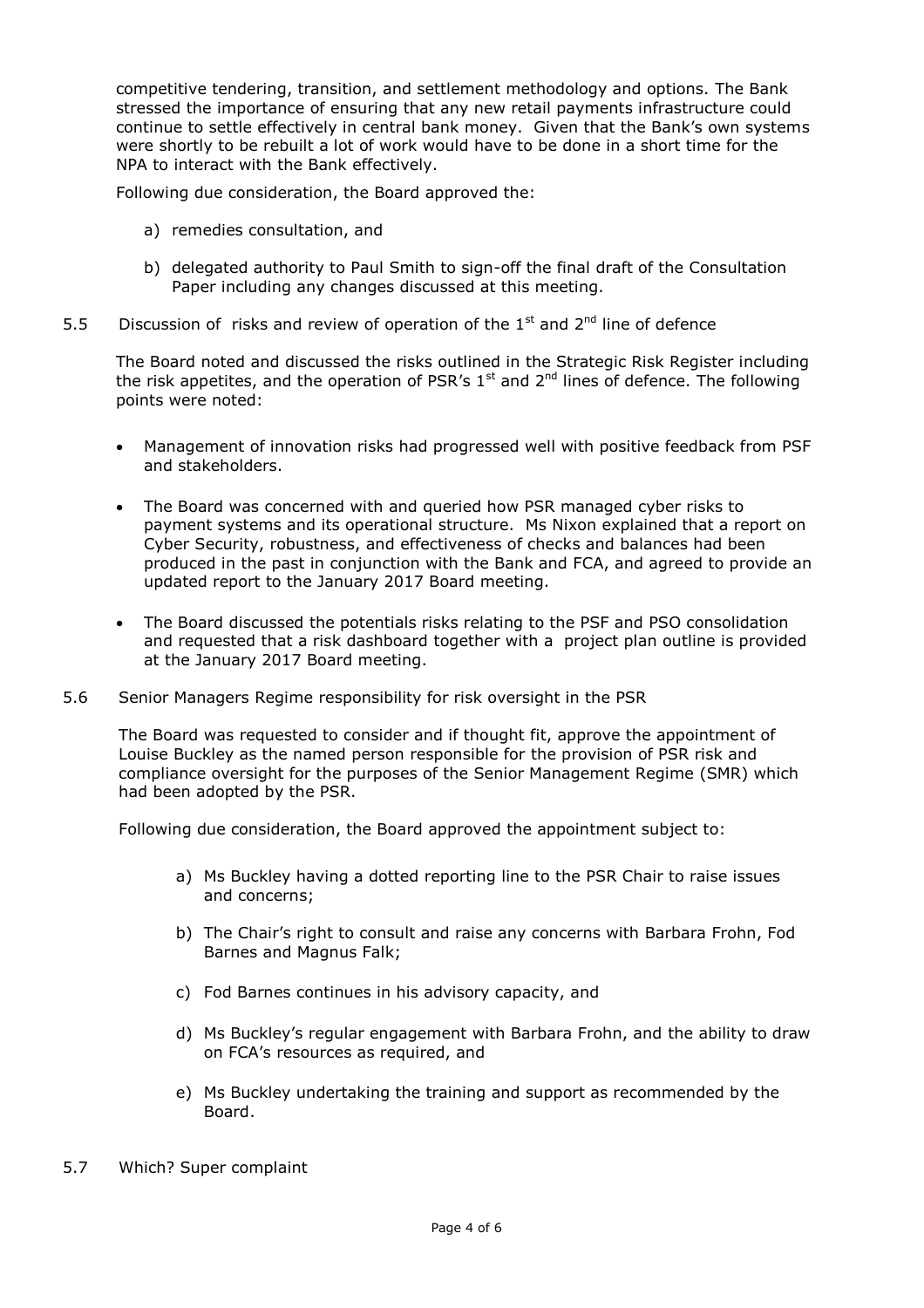The Board received a report on the Super complaint received from Which? and the key considerations and components of the proposed response.

The Super complaint concerned how the banks and other providers could better protect customers who were scammed into making authorised push payments to fraudsters. Which? had requested PSR to consider the banks' scope to change their conduct and possible changes to legislation, which could incentivise banks and PSOs to better manage scam risks.

The Board noted that Which? had proposed two remedies: make banks liable for losses in the absence of fraud or gross negligence by the consumer, or introduce mandatory standards of risk management at the point of execution of authorised push payments, of which failure to meet would make the banks liable for losses. Both remedies meant that banks would have to reimburse consumers (although under different circumstances).

Since receiving the complaint, PSR Executives had engaged with Which? and a number of stakeholders, including banks, to gather information on the scale of the consumer harm and ascertain current best practice in relation to the execution of authorised push payments.

The Board considered and discussed the key aspects, and the focus of the proposed response including any potential developments in legislation and technology that could help address the issue. The Board then requested that a report on the scale of the potential fraud be provided at the meeting in December at which the PSR response to the Which? Super complaint would be considered.

### **6 Papers for noting**

- 6.1 The Board noted the PSR ExCo minutes of 5 July 2016.
- 6.2 The Board noted the forward agenda.

There being no further business, the meeting closed.

#### **Marion Ameresekere**

Assistant Company Secretary